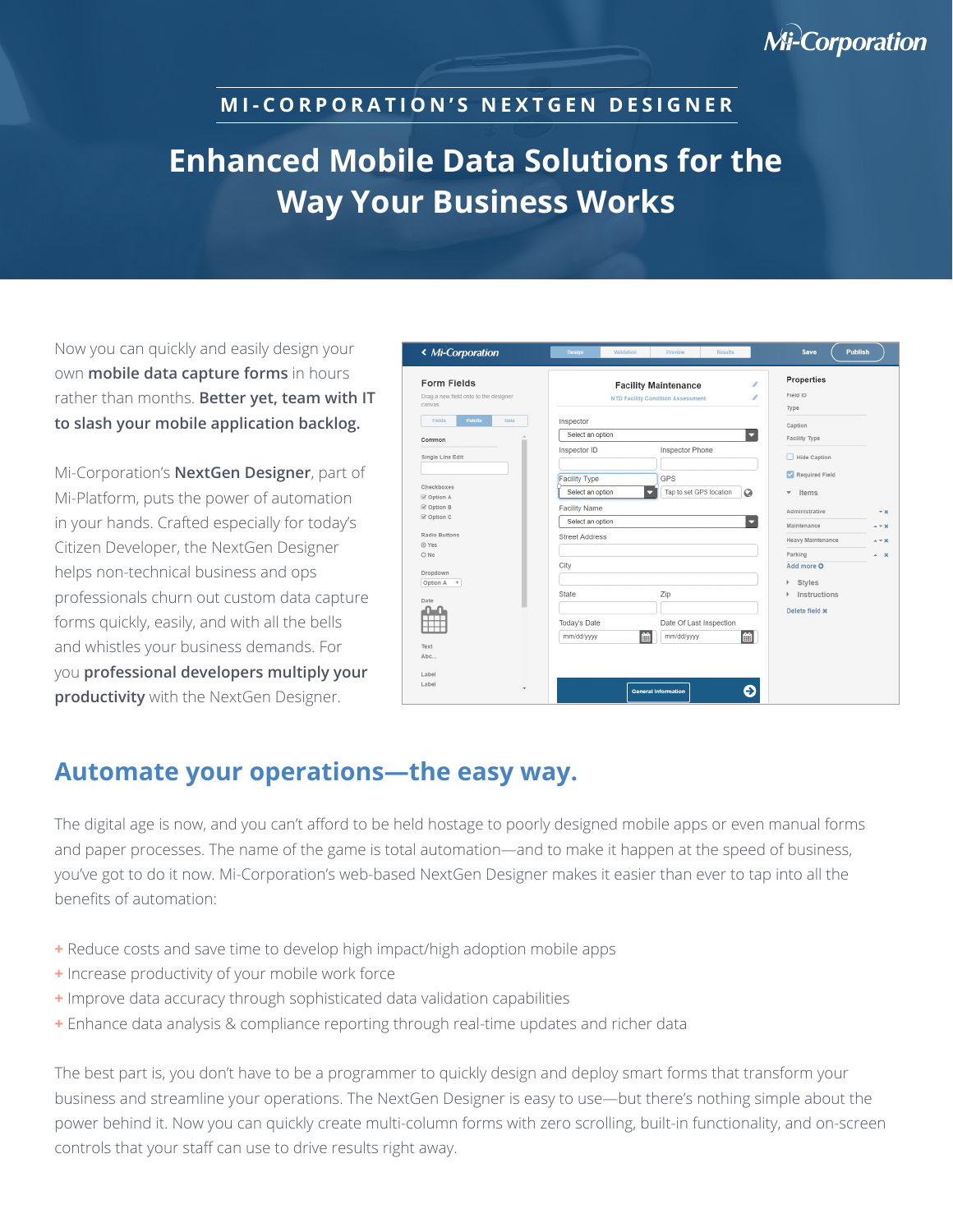### **No IT experience? No problem.**

You heard that right. The NextGen Designer is for **everyone**—and that means **you**. Now you and your designated team members can create the exact set of data capture services you need while freeing up your technical IT staff to focus on more complex technology initiatives. And that's a win for your entire organization!



# **One platform does it all.**

The NextGen Designer is part of Mi-Corporation's Mobile Impact Platform (Mi-Platform). That means with one subscription, all your users have access to everything they need to make a big impact on operations and business efficiency—no matter how great or small their mobile data capture needs.

- **+** Fully customizable forms and apps no scripting required
- **+** True cross-platform support (iOS, Android, Windows)
- **+** Seamless integration with existing systems & data
- **+** Frictionless data replication for easy online/offline operation
- **+** Data immediately available in a variety of formats including CSV, XML, and PDF

### **NextGen Designer - Key Features**

Following is a list of key features to get you started. Contact us for a demo to learn more.



#### **CROSS PLATFORM, WEB-BASED**

- **+** Use any modern desktop/laptop browser to design apps
- **+** No software installation on device
- **+** Start a form on one device and continue it on another without having to move files